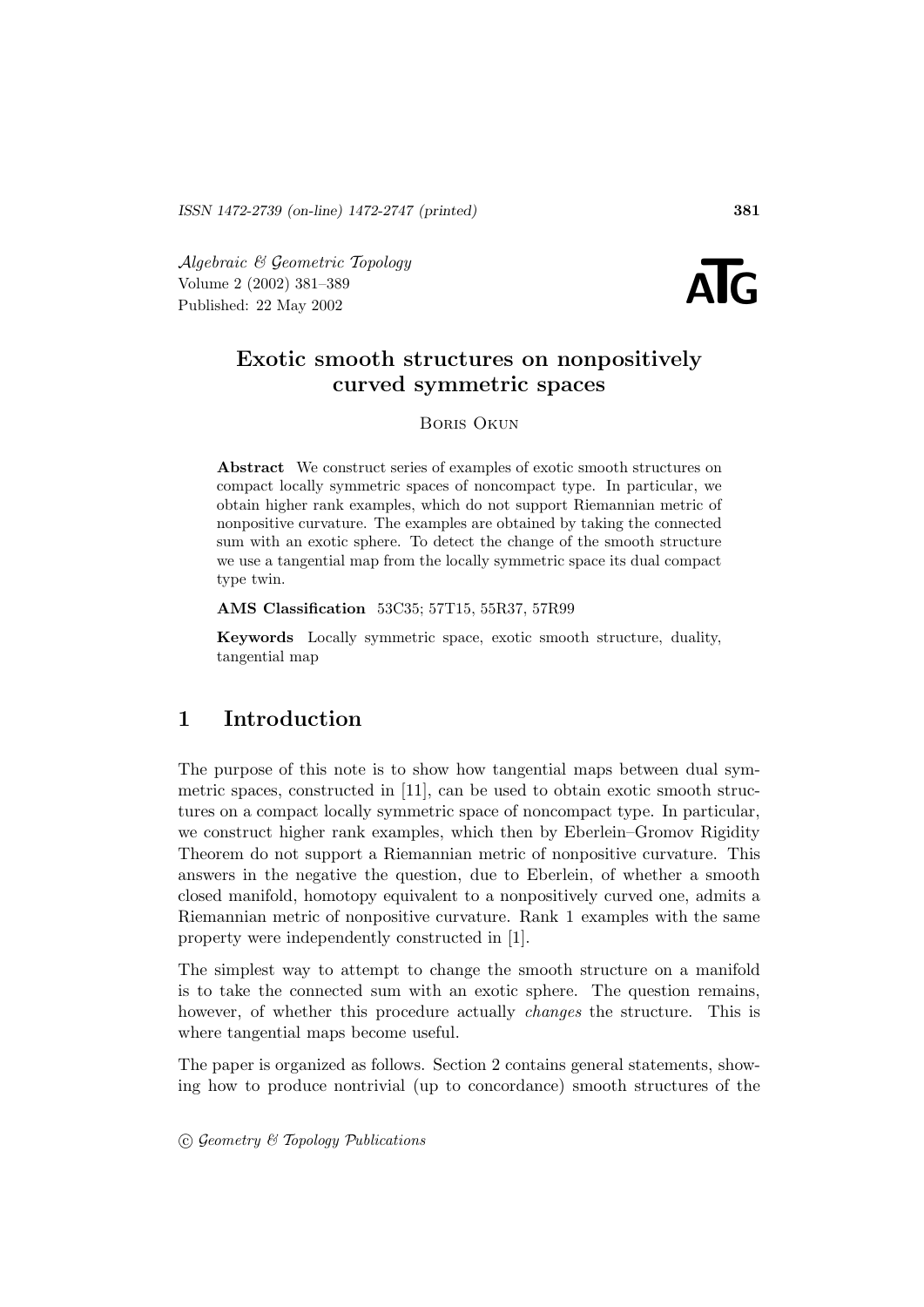above sort on the domain of a tangential map from the ones on its range. In Section 3, we apply these techniques to nonpositively curved locally symmetric spaces and obtain nondiffeomorphic structures.

Though our arguments are straightforward generalizations of some of the arguments in [5], [7], and are probably well known to specialists, for reader's convenience we present them in some detail.

The material in this paper is part of the author's 1994 doctoral dissertation written at SUNY Binghamton under the direction of F. T. Farrell. I wish to thank him and S. C. Ferry for numerous useful discussions. The author was partially supported by NSF grant.

## **2 Tangential maps and smooth structures**

In this section, we show that certain types of smooth structures remain nontrivial under tangential maps. The arguments here are very close to those of [7], though our statements are more general.

First, we recall the following very useful lemma:

**Lemma 2.1** ([8, p. 509]) Let  $\xi$  be a k-dimensional vector bundle over an n*dimensional space,*  $k > n$ . If the Whitney sum of  $\xi$  with a trivial bundle is *trivial, then* ξ *itself is trivial.*

Let  $\mathbb{D}^n$  denote the closed ball of radius 1 in the Euclidean *n*-dimensional space.

**Lemma 2.2** Let  $k: M^n \to N^n$  be a tangential map between two closed smooth *n*-dimensional manifolds. Then  $M^n \times \mathbb{D}^{n+1}$  is diffeomorphic to a codi*mension* 0 *submanifold* of the interior of  $N^n \times \mathbb{D}^{n+1}$ .

**Proof** Let  $i: N^n \to N^n \times \mathbb{D}^{n+1}$  be the standard inclusion  $i(x)=(x, 0)$  and  $p: N^n \times \mathbb{D}^{n+1} \to N^n$  be the projection on the first factor  $p(x, y) = x$ .

Consider the composition  $i \circ k$ :  $M^n \to N^n \times \mathbb{D}^{n+1}$ . By Whitney Embedding Theorem this composition can be approximated by an embedding  $w: M^n \to$  $N^n \times \mathbb{D}^{n+1}$ , such that w is homotopic to  $i \circ k$ .

Let  $\nu$  denote the normal bundle of the manifold  $M^n$  considered as a submanifold of  $N^n \times \mathbb{D}^{n+1}$  via w. By definition of the normal bundle, we have:

$$
w^*(\tau(N^n \times \mathbb{D}^{n+1})) = \nu \oplus \tau(M^n)
$$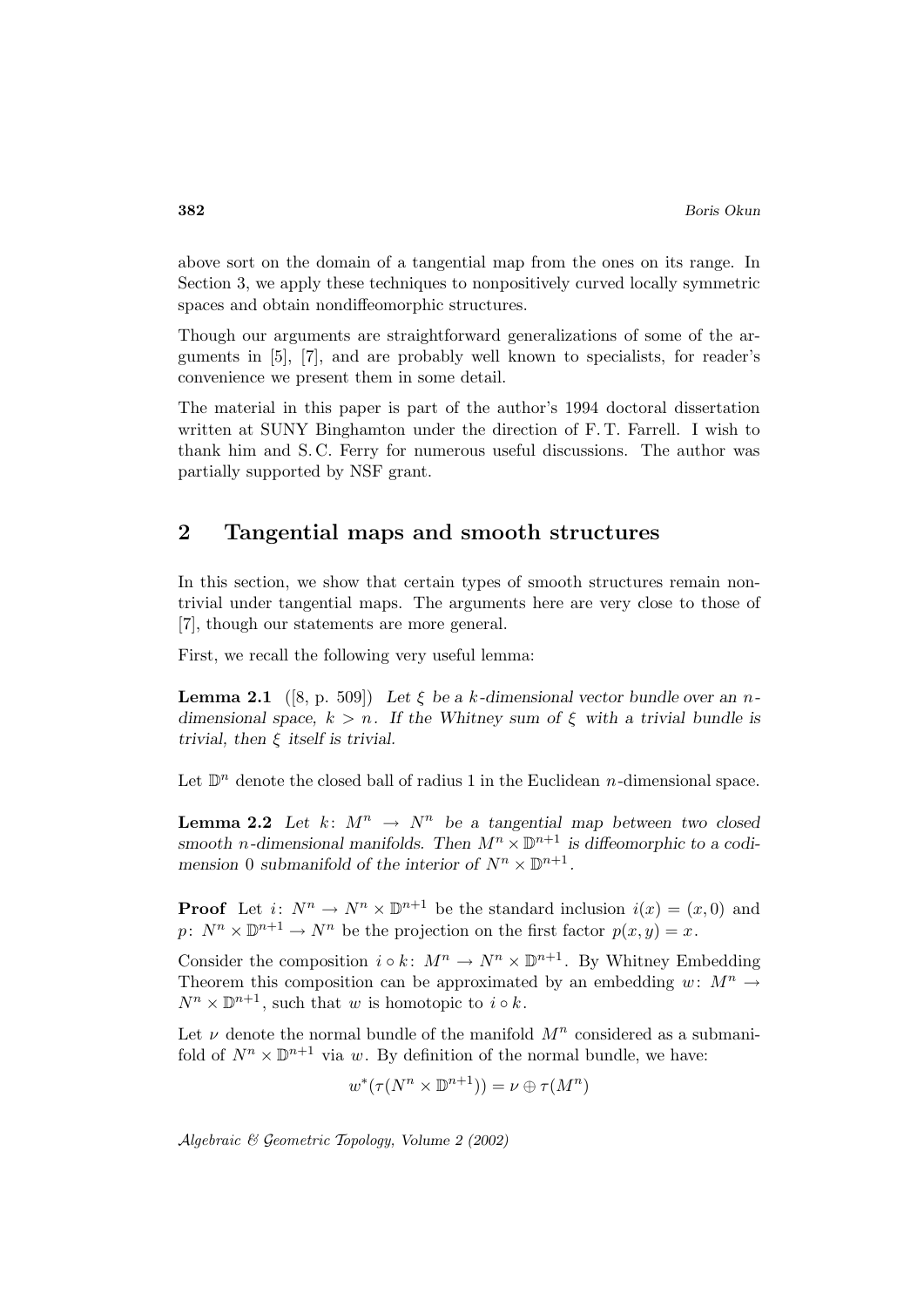On the other hand,

$$
\tau(N^n \times \mathbb{D}^{n+1}) = p^*(\tau(N^n)) \oplus \epsilon^{n+1}
$$

where  $\epsilon^{n+1}$  denotes the  $(n + 1)$ -dimensional trivial bundle.

Combining these two equations together, we obtain:

$$
\nu\oplus\tau(M^n)=w^*(p^*(\tau(N^n)))\oplus\epsilon^{n+1}
$$

Since by construction  $w \simeq i \circ k$ , we have  $w^* = (i \circ k)^* = k^* \circ i^*$ . Note that  $i^* \circ p^* = (p \circ i)^* = id$  and  $k^* \tau(N^n) = \tau(M^n)$  since the map k is tangential. It follows that

$$
\nu\oplus\tau(M^n)=\tau(M^n)\oplus\epsilon^{n+1}
$$

i.e. the bundle  $\nu$  is stably trivial.

By Lemma 2.1  $\nu$  is trivial itself; therefore, the tubular neighborhood of  $M^n$  in  $N^n \times \mathbb{D}^{n+1}$  is diffeomorphic to  $M^n \times \mathbb{D}^{n+1}$ .  $\Box$ 

Let  $Z^n$  be a closed, connected *n*-dimensional manifold. There is a unique homotopy class of degree 1 maps from  $Z^n$  to  $\mathbb{S}^n$ , which we will denote by  $f_Z$ . One can obtain such a map by collapsing to a point the exterior of the small neighborhood of a point in  $Z^n$ .

It turns out that a tangential map induces a map on suspensions going in the "wrong" direction.

**Lemma 2.3** (cf. [7, Corollary 3.11]) *Let*  $k: M^n \to N^n$  *be a tangential map between* n*-dimensional manifolds. Then there exist a map*

$$
g\colon \Sigma^{n+1}N^n \to \Sigma^{n+1}M^n
$$

such that the suspension  $\Sigma^{n+1} f_N$  and the composite  $(\Sigma^{n+1} f_M) \circ g$  are homo*topic as maps from*  $\Sigma^{n+1}N^n$  *to*  $\Sigma^{n+1}\mathbb{S}^n = \mathbb{S}^{2n+1}$ *.* 

**Proof** Fix base points  $x_0 \in M^n$  and  $y_0 \in N^n$ . Let B denote a small neighborhood of  $x_0$  in  $M^n$ . By general position, we may assume that the embedding

$$
F\colon M^n\times\mathbb{D}^{n+1}\to N^n\times\mathbb{D}^{n+1}
$$

of Lemma 2.2 has the additional property that:

$$
\operatorname{Im}(F) \cap (y_0 \times \mathbb{D}^{n+1}) \subseteq F(B \times \mathbb{D}^{n+1})
$$

The suspensions  $\Sigma^{n+1}M^n$  and  $\Sigma^{n+1}N^n$  can be identified as the following quotient spaces:

$$
\Sigma^{n+1}M^n = M^n \times \mathbb{D}^{n+1}/(M^n \times \partial \mathbb{D}^{n+1} \cup B \times \mathbb{D}^{n+1})
$$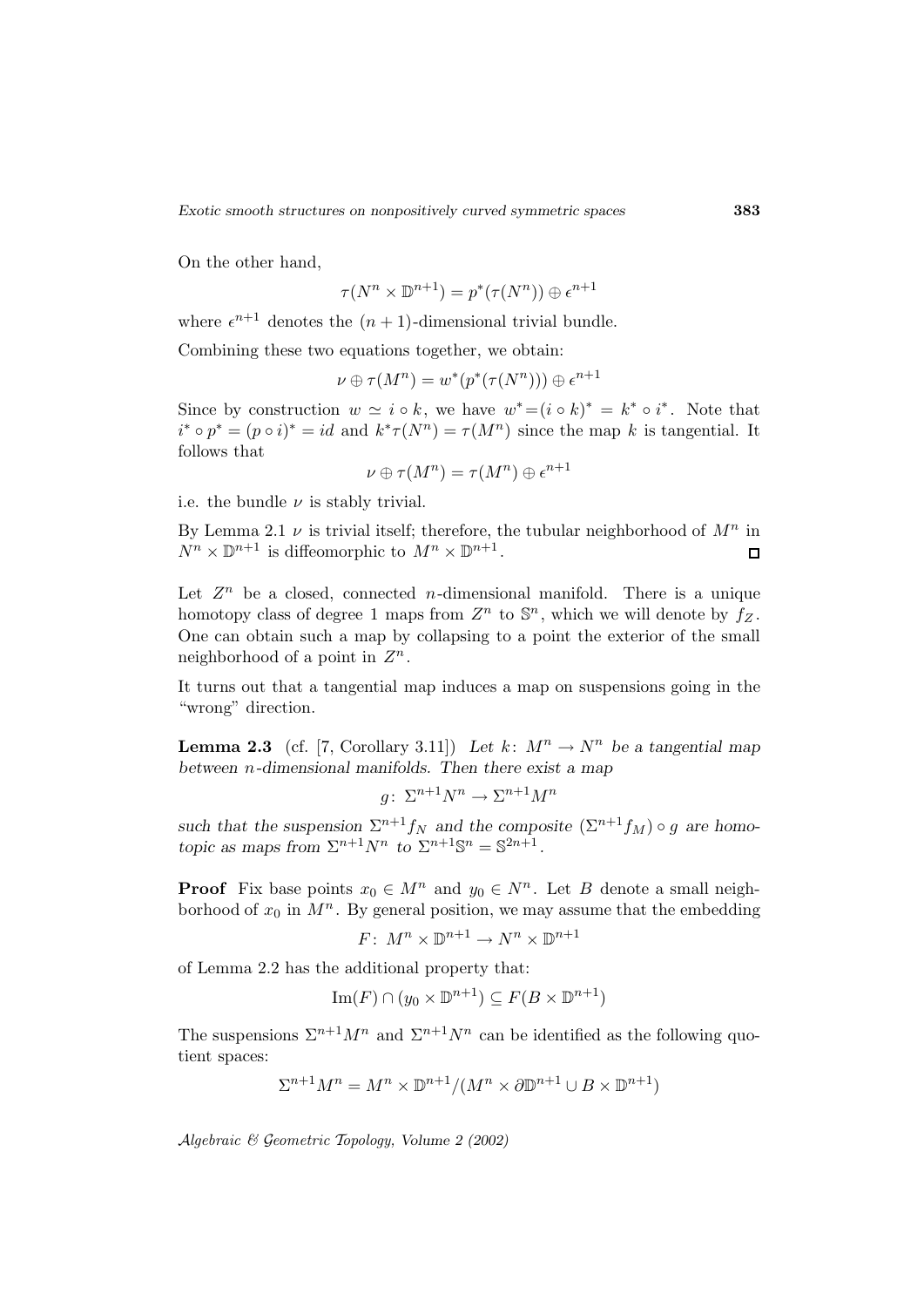$$
\Sigma^{n+1}N^n = M^n \times \mathbb{D}^{n+1}/(M^n \times \partial \mathbb{D}^{n+1} \cup y_0 \times \mathbb{D}^{n+1})
$$

Let ∗ denote the point in  $\Sigma^{n+1}M^n$  corresponding to the subset  $M^n\times\partial\mathbb{D}^{n+1}\cup$  $B \times \mathbb{D}^{n+1}$  in the first formula. Define  $g: \Sigma^{n+1}N^n \to \Sigma^{n+1}M^n$  by

$$
g(y) = \begin{cases} F^{-1}(y), & \text{if } y \in F((M^n - B) \times \text{Int}(\mathbb{D}^{n+1})) \\ *, & \text{otherwise.} \end{cases}
$$

It is easy to check that  $\Sigma^{n+1}f_N$  and  $(\Sigma^{n+1}f_M) \circ g$  are homotopic.

Now let us turn our attention to smooth structures.

**Definition 2.4** Let  $Z$  be a compact closed topological manifold, and let  $Z_1$ ,  $Z_2$  be two smooth structures on Z.  $Z_1$  is said to be *concordant* to  $Z_2$  if there is a smooth structure  $\overline{Z}$  on  $Z \times [0, 1]$  such that  $\partial_-\overline{Z} = Z_1$  and  $\partial_+\overline{Z} = Z_2$ .

Let  $\Sigma^n$  be an exotic *n*-dimensional sphere, [8]. One of the ways to produce a (possibly) nontrivial smooth structure on a smooth  $n$ -dimensional manifold  $Z^n$  is to take the connected sum  $Z^n \# \Sigma^n$ . The following lemma shows that, at least for this type of variation of smooth structures, tangential maps preserve nontriviality of smooth structures.

**Lemma 2.5** Let  $k: M^n \to N^n$  be a tangential map between n-dimensional *manifolds and assume*  $n \geq 7$ *. Let*  $\Sigma_1$  *and*  $\Sigma_2$  *be homotopy n*-spheres. Suppose that  $M^n \# \Sigma_1^n$  is concordant to  $M^n \# \Sigma_2^n$ , then  $N^n \# \Sigma_1^n$  is concordant to  $N^{n} \# \Sigma_{2}^{n}$ .

We note that there is no condition on the degree of the map  $k$  above.

**Proof** Recall [9, p. 194] that concordance classes of smooth structures on a smooth manifold  $Z^n$   $(n > 4)$  are in one-to-one correspondence with homotopy classes of maps from  $Z^n$  to Top / O denoted by  $[Z^n, Top / O]$ . The space Top / O is an infinite loop space (see [3, p. 215]). In particular,  $Top / O =$  $\Omega^{n+1}Y$  for some space Y. We have suspension isomorphism  $[Z^n, \text{Top}/\text{O}] \cong$  $[\Sigma^{n+1}Z^n, Y]$ , so the smooth structures on  $Z^n$  can be thought of as (homotopy classes of) maps from  $\Sigma^{n+1}Z^n$  to Y. In this way a connected sum  $Z^n \# \Sigma^n$  gives rise to a map from  $\Sigma^{n+1}Z^n$  to Y, which we will denote  $z_{\Sigma}$ . Using the standard sphere  $\mathbb{S}^n$  in place of  $Z^n$  we see that an exotic sphere  $\Sigma^n$  itself corresponds

Algebraic & Geometric Topology*, Volume 2 (2002)*

 $\Box$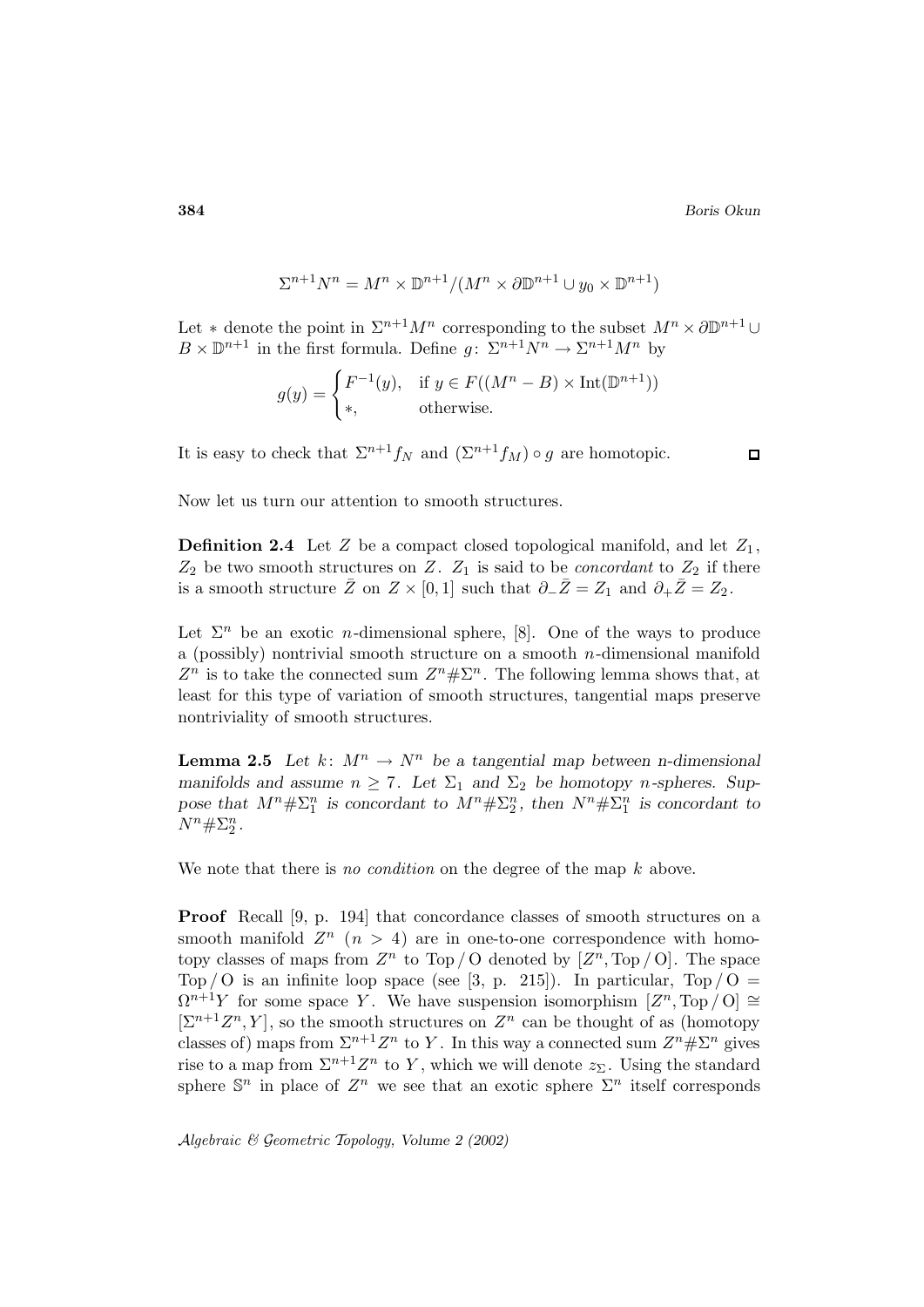to a map  $s_{\Sigma}$ :  $\mathbb{S}^{2n+1} \to Y$ . The naturality of this construction and Lemma 2.3 imply that the diagram



is homotopy commutative for  $i = 1, 2$ . In particular, we see that  $n_{\Sigma_i} \simeq m_{\Sigma_i} \circ g$ .

Since the connected sums  $M^n \# \Sigma_1^n$  and  $M^n \# \Sigma_2^n$  are concordant, the maps  $m_{\Sigma_1}$ and  $m_{\Sigma_2}$  are homotopic. It follows that the maps  $n_{\Sigma_1}$  and  $n_{\Sigma_2}$  are homotopic, and therefore the connected sums  $N^n \# \Sigma_1^n$  and  $N^n \# \Sigma_2^n$  are concordant.  $\Box$ 

## **3 Exotic smoothings of locally symmetric spaces**

In this section, we apply the results of the previous section to the tangential map constructed in [11]. We show how to produce nonstandard smooth structures on the nonpositively curved symmetric spaces.

We will use notation from [11]. Let  $G$  be a real semisimple algebraic linear Lie group (a subgroup of  $GL(n, \mathbb{R})$ ) and K be its maximal compact subgroup. Let  $G_c$  denote the complexification of G and let  $G_u$  denote a maximal compact subgroup of  $G_c$ . Let  $\Gamma$  be a cocompact torsion-free discrete subgroup of  $G$ . The space  $X = \Gamma \backslash G/K$  is a locally symmetric space of noncompact type and the space  $X_u = G_u/K$  is a symmetric space of compact type. Slightly abusing terminology, we will refer to the spaces  $X$  and  $X_u$  as dual symmetric spaces.

The tangential map is provided by the following theorem:

**Theorem 3.1** [11] Let  $X = \Gamma \backslash G/K$  and  $X_u = G_u/K$  be dual symmetric spaces. Then there exist a finite sheeted cover  $X'$  of  $X$  (i.e. there is a subgroup  $\Gamma'$  *of finite index in*  $\Gamma$  *with*  $X' = \Gamma' \backslash G/K$ *) and a tangential map*  $k: X' \to X_u$ *.* 

We will also use the following three rigidity results.

**Theorem 3.2** (The Strong Mostow Rigidity Theorem [10]) Let  $X_1$  and  $X_2$ *be compact locally symmetric spaces of noncompact type such that the universal*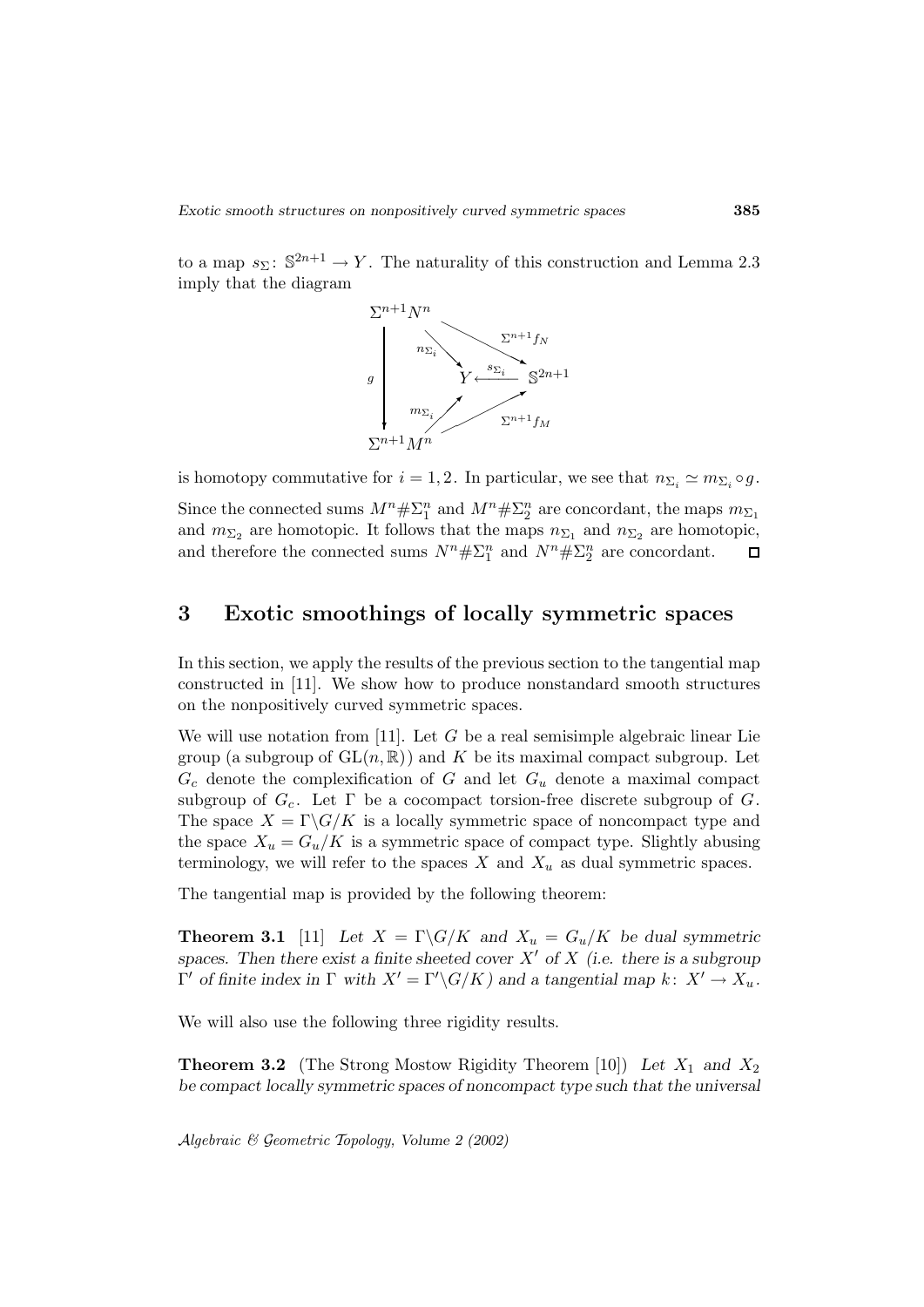*cover of* X<sup>1</sup> *has no* 2*-dimensional metric factor projecting to a closed subset of*  $X_1$ . Then any isomorphism from  $\pi_1(X_1)$  to  $\pi_1(X_2)$  is induced by a unique *isometry (after adjusting the normalizing constants for*  $X_1$ ).

**Theorem 3.3** (Eberlein–Gromov Strong Rigidity Theorem [4], [2]) *Let* X *be compact locally symmetric space of noncompact type such that all metric factors of* X *have rank greater than* 1*. Let* M *be a closed connected nonpositively curved Riemannian manifold. Then any isomorphism from*  $\pi_1(X)$  *to*  $\pi_1(M)$  *is induced by a unique isometry (after adjusting the normalizing constants for* X *).*

**Theorem 3.4** (Farrell–Jones Topological Rigidity Theorem [6]) *Let* M *be a closed connected* m*-dimensional Riemannian manifold with nonpositive sectional curvature, let* N *be a topological manifold (possibly with boundary) and let*  $H: N \to M \times \mathbb{D}^n$  *be a homotopy equivalence which is a homeomorphism on the boundary.* Assume  $m + n \neq 3, 4$ . Then H is homotopic rel boundary to *a* homeomorphism from N to  $M \times \mathbb{D}^n$ . *i* 

The following lemma provides a connection between concordance and diffeomorphism classes of smooth structures for locally symmetric spaces.

**Lemma 3.5** (cf. [5]) Let  $X = \Gamma \backslash G/K$  be a compact orientable symmetric *space of noncompact type such that the universal cover* G/K *of* X *has no* 2*-dimensional metric factor projecting to a closed subset of* X *and assume*  $\dim X \geq 7$ *. Let*  $\Sigma_1$  *and*  $\Sigma_2$  *be homotopy spheres of the same dimension as* X. *Suppose*  $X \# \Sigma_1$  *is diffeomorphic to*  $X \# \Sigma_2$ *. Then*  $X \# \Sigma_1$  *is concordant either to*  $X\#\Sigma_2$  *or to*  $X\#(-\Sigma_2)$ *.* 

**Proof** The argument given to prove Addendum 2.3 in [5] holds almost literally in our setting. For completeness we give the argument here.

We can assume that the connected sums of X with  $\Sigma_1$  and  $\Sigma_2$  are taking place on the boundary of a small metric ball B in X, so we think of  $X\#\Sigma_1$  and  $X \# \Sigma_2$  as being topologically identified with X, and the changes in the smooth structure happen inside B. Let  $f: X# \Sigma_1 \to X# \Sigma_2$  be a diffeomorphism.

First we consider a special case, where  $f: X \to X$  is homotopic to the identity. Thus we have a homotopy  $h: X\times [0,1] \to X$  with  $h|_{X\times 1} = f$  and  $h|_{X\times 0} = id_X$ . Define  $H: X \times [0,1] \rightarrow X \times [0,1]$  by  $H(x,t) = (h(x,t), t)$ . Note that H is a homotopy equivalence which restricts to a homeomorphism on the boundary. Therefore, by Farrell–Jones Topological Rigidity Theorem,  $H$  is homotopic rel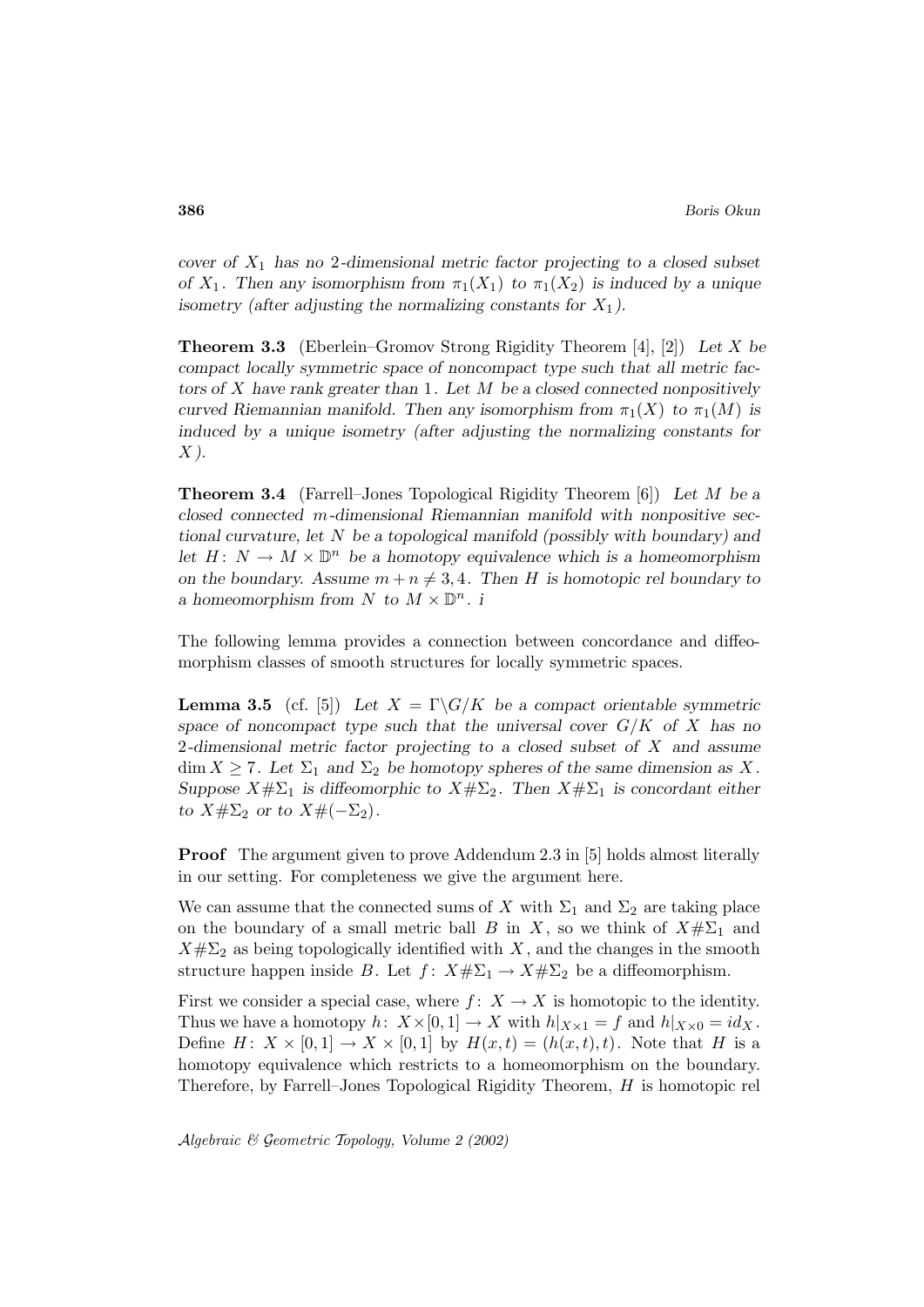boundary to a homeomorphism  $H' : X \times [0, 1] \to X \times [0, 1]$ . We put the smooth structure  $(X \# \Sigma_2) \times [0, 1]$  on the range of  $H'$  and, by pulling it back along  $H'$ , obtain the smooth structure N on the domain of  $H'$ . Since, by construction,  $H'$ :  $N \to (X \# \Sigma_2) \times [0, 1]$  is a diffeomorphism,  $H'|_{X \times 1} = f$  and  $H'|_{X \times 0} = id_X$ , N is a concordance between  $X\#\Sigma_1$  and  $X\#\Sigma_2$ .

The general case reduces to the above special case as follows. If  $f: X \rightarrow$  $X$  is an orientation preserving homeomorphism, then, by the Strong Mostow Rigidity Theorem,  $f^{-1}$  is homotopic to an orientation preserving isometry g. Since one can move around small metric balls in  $X$  by smooth isotopies,  $g$ is homotopic to a diffeomorphism  $g' : X \to X$  such that  $g'|_B = id_B$ . Since  $X \# \Sigma_2$  is obtained by taking the connected sum along the boundary of B and  $g'|_B = id_B$  and  $g'|_{M-B}$  is a diffeomorphism, it follows that  $g': X \# \Sigma_2 \to X \# \Sigma_2$ is also a diffeomorphism. Therefore the composition  $g' \circ f : X \# \Sigma_1 \to X \# \Sigma_2$ is a diffeomorphism homotopic to the identity and it follows from the previous special case that  $X\#\Sigma_1$  and  $X\#\Sigma_2$  are concordant.

If  $f$  is an orientation reversing homeomorphism, then similar argument produces a diffeomorphism  $g' : X \# \Sigma_2 \to X \# (-\Sigma_2)$  and it follows that  $X \# \Sigma_1$  is concordant to  $X \# (-\Sigma_2)$ . concordant to  $X#(-\Sigma_2)$ .

Our main result is the following theorem:

**Theorem 3.6** Let  $X = \Gamma \backslash G/K$  and  $X_u = G_u/K$  be compact dual symmetric *spaces such that the universal cover* G/K *of* X *has no* 2*-dimensional metric factor projecting to a closed subset of* X and assume dim  $X \geq 7$ . Let X' be *the oriented finite sheeted cover of* X *the existence of which was established by Theorem 3.1. Let*  $\Sigma_1$  *and*  $\Sigma_2$  *be homotopy spheres of the same dimension as* X *.*

*If the connected sum*  $X_u \# \Sigma_1$  *is not concordant to both*  $X_u \# \Sigma_2$  *and*  $X_u \# (-\Sigma_2)$ *then*  $X' \# \Sigma_1$  *and*  $X' \# \Sigma_2$  *are not diffeomorphic.* 

**Proof** Suppose the connected sums  $X' \# \Sigma_1$  and  $X' \# \Sigma_2$  are diffeomorphic. Then, by Lemma 3.5,  $X' \# \Sigma_1$  is concordant either to  $X' \# \Sigma_2$  or to  $X' \# (-\Sigma_2)$ . It follows from Lemma 2.5 that either  $X_u \# \Sigma_1$  is concordant to  $X_u \# \Sigma_2$  or to  $X_u \# (-\Sigma_2)$ , which contradicts the hypothesis. This contradiction proves the theorem. theorem.

Applying this theorem to [11, Example 4], we obtain the following corollary: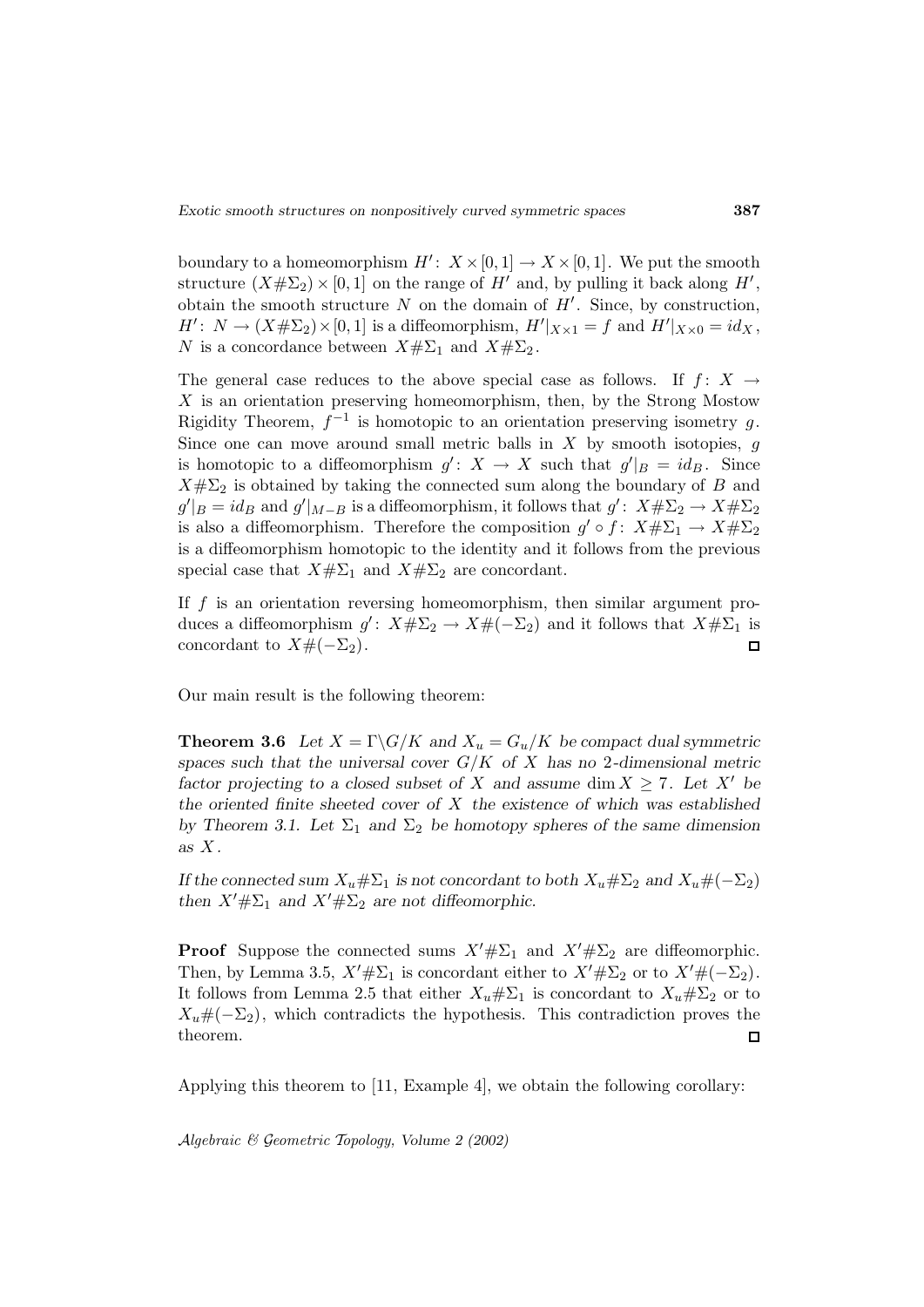**Corollary 3.7** Let  $G = G_c$  be a complex semisimple Lie group, and let  $X =$  $\Gamma \backslash G_c/G_u$  and  $X_u = G_u$  be compact dual symmetric spaces such that dim  $X \geq$ 7*. Let* X0 *be the oriented finite sheeted cover of* X *the existence of which was* established by Theorem 3.1. Let  $\Sigma_1$  and  $\Sigma_2$  be two nondiffeomorphic homotopy *spheres of the same dimension as X.* Then the connected sums  $X' \# \Sigma_1$  and  $X' \# \Sigma_2$  are not diffeomorphic.

**Proof** Since the group  $G_c$  is a complex Lie group, we do not have to worry about 2-dimensional metric factors; hence, according to Theorem 3.6 it suffices to show that the connected sum  $G_u \# \Sigma_1$  is not concordant to both  $G_u \# \Sigma_2$  and  $G_u#(-\Sigma_2)$ . We recall that the tangent bundle of a Lie group is trivial. Therefore the constant map  $G_u \to \mathbb{S}^{\dim \widetilde{G}_u}$  is tangential, and the required statement follows from Lemma 2.5. follows from Lemma 2.5.

The above corollary provides examples of exotic smooth structures on locally symmetric space of higher rank, therefore by Eberlein–Gromov Rigidity Theorem 3.3 these examples do not admit Riemannian metric of nonpositive curvature. One can apply Theorem 3.6 to real and complex hyperbolic manifolds to obtain exotic smoothings of Farrell–Jones [5],[7]. This is trivial in the real case, since the dual space is a sphere, and requires rather intricate analysis of the smooth structures on the complex projective space (see [7]) in the complex case. The case of the quaternionic hyperbolic manifolds seems still to be open.

### **References**

- [1] **C S Aravinda, F T Farrell**, Rank 1 aspherical manifolds which do not support any nonpositively curved metric, Comm. Anal. Geom. 2 (1994) 65–78
- [2] **Werner Ballmann, Mikhael Gromov, Viktor Schroeder**, Manifolds of nonpositive curvature, Birkhäuser Boston Inc., Boston, MA (1985)
- [3] **J M Boardman, R M Vogt**, Homotopy invariant algebraic structures on topological spaces, Lecture Notes in Math. 347, Springer-Verlag, Berlin-New York (1973)
- [4] **P Eberlein**, Rigidity of lattices of non-positive curvature, Ergodic Theory & Dynamical Systems 3 (1983) 47–85
- [5] **F T Farrell, L E Jones**, Negatively curved manifolds with exotic smooth structures, J. Amer. Math. Soc. 2 (1989) 899–908
- [6] **F T Farrell, L E Jones**, Topological rigidity for compact nonpositively curved manifolds, Proc. Sympos. Pure Math. 54 (1993) 229–274